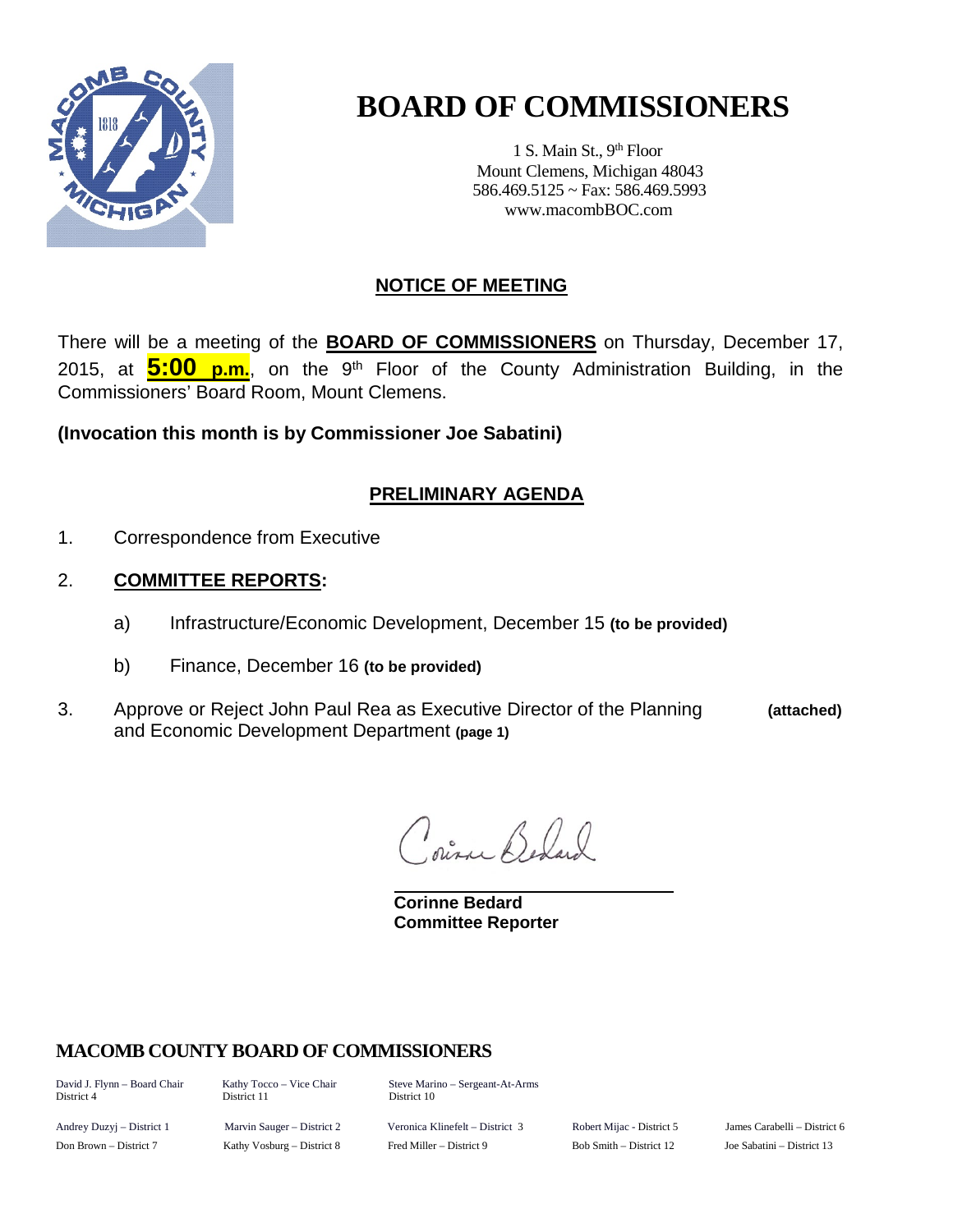

# **Macomb County Executive Mark A. Hackel**

Mark F. Deldin Deputy County Executive

1

| TO:   | David Flynn, Board Chair, and Members of the Commission   |
|-------|-----------------------------------------------------------|
| FROM: | Mark A. Hackel, County Executive                          |
| DATE: | November 12, 2015                                         |
| RE:   | Director of Planning and Economic Development Appointment |

As you may know, Steve Cassin has informed us of his intention to retire at the end of the year. Steve has provided outstanding leadership and service to the County and we appreciate everything he has accomplished. We all wish him well as he transitions to this next chapter in his life.

After careful consideration of what is best for the Department and the County, I am pleased to inform you that I have appointed John Paul Rea to succeed Steve as director of PED. JP, as we all know him, worked in the planning department for many years before joining my staff as an Assistant County Executive. In that role, he worked on a number of projects that complimented the County's planning and economic development initiatives. I am confident that his leadership will allow us to continue and build upon the momentum that Steve has created.

Attached for your information is a copy of the position description and JP's resume. I hope you will share our enthusiasm and will confirm his appointment.

Please let me know if you have any questions or need additional information.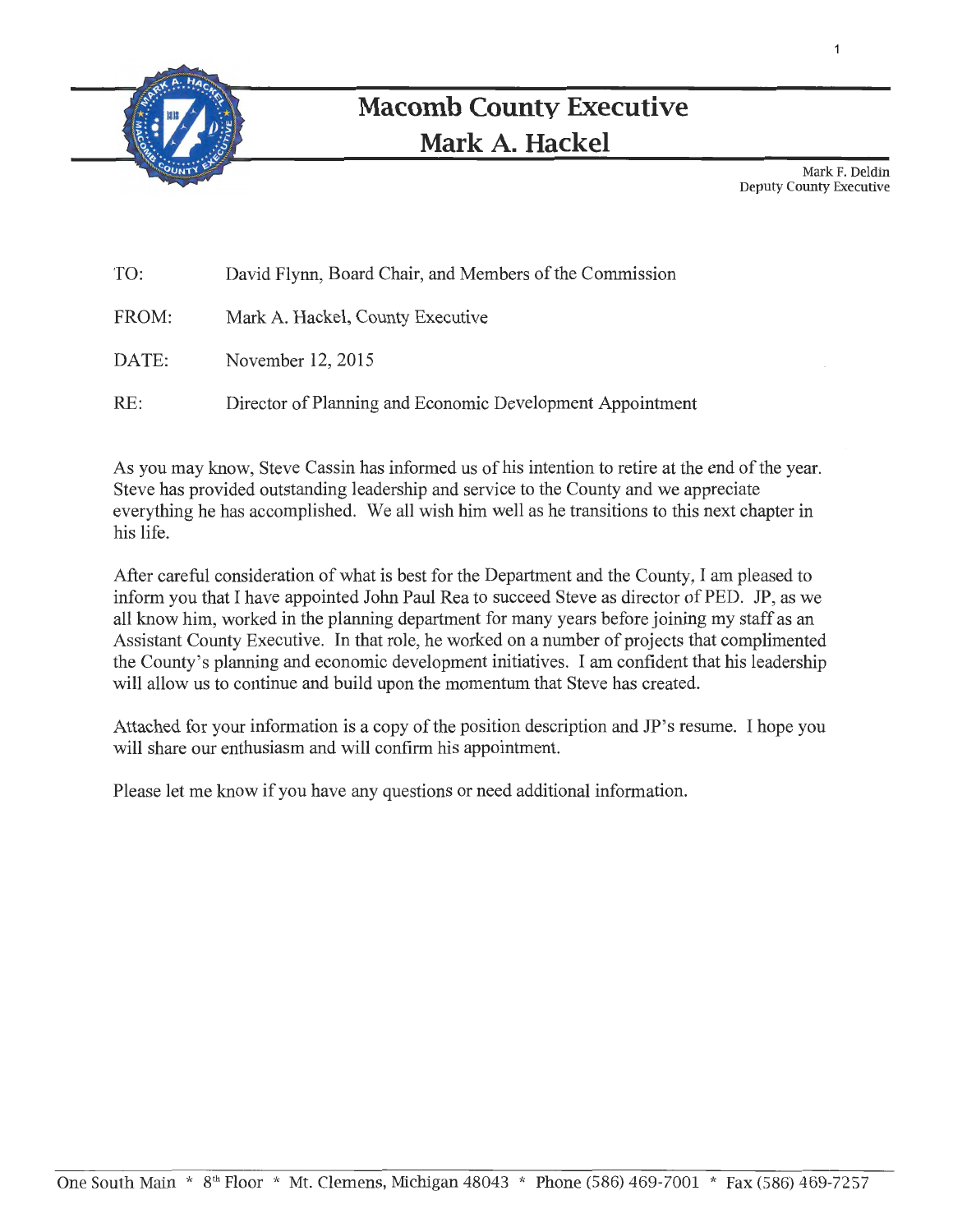#### EFFECTIVE DATE: 11/10/15

#### MACOMB COUNTY

CONTROLS TO THE RESEARCH CONTROL OF THE RELEASE OF THE RELEASE OF THE RELEASE OF THE RELEASE OF THE RELEASE OF

#### CLASSIFICATION/ POSITION DESCRIPTION

#### CLASSIFICATION TITLE: Executive Director

DEPARTMENT: Planning and Economic Development

F.L.S.A. STATUS: Exempt

Key Karl College Construction of the Application of

**HIRING AUTHORITY: County Executive** 

#### GENERAL RESPONSIBILITIES:

This position is "at-will" under the Home Rule Charter of Macomb County.

Under direction, directs, develops, formulates, implements, and administers planning and economic development, solid waste management, land and water resource programs, mapping and geographic information systems, and related activities for Macomb County; promotes and furthers the interests of Macomb County on a regional, state, national, and international level; performs related duties as assigned.

#### **ESSENTIAL FUNCTIONS:**

Directs the tasks involved in developing, coordinating and implementing County planning, economic development, solid waste management, mapping & geographic information systems, and land & water resource programs, and other projects and initiatives.

Develops, administers, evaluates, and coordinates programs, projects and activities identified in the Work Program.

Plans, directs, evaluates, and administers departmental planning, budgeting, and operational activities including the development of goals, objectives, performance measures, Work Program preparation, annual budget requests and revenue projections.

Develops and provides information regarding available planning resources and services and coordinates a cooperative effort toward project planning, land use, zoning, municipal planning and other special projects.

Directs business development initiatives for the development of public and private resources to attract, retain, and grow business in the County.

Develops, implements and coordinates strategies designed to further the interests of Macomb County in intergovernmental and community relationships.

 $\mathfrak{p}$ 

**CONTRACTOR** CONTRACTOR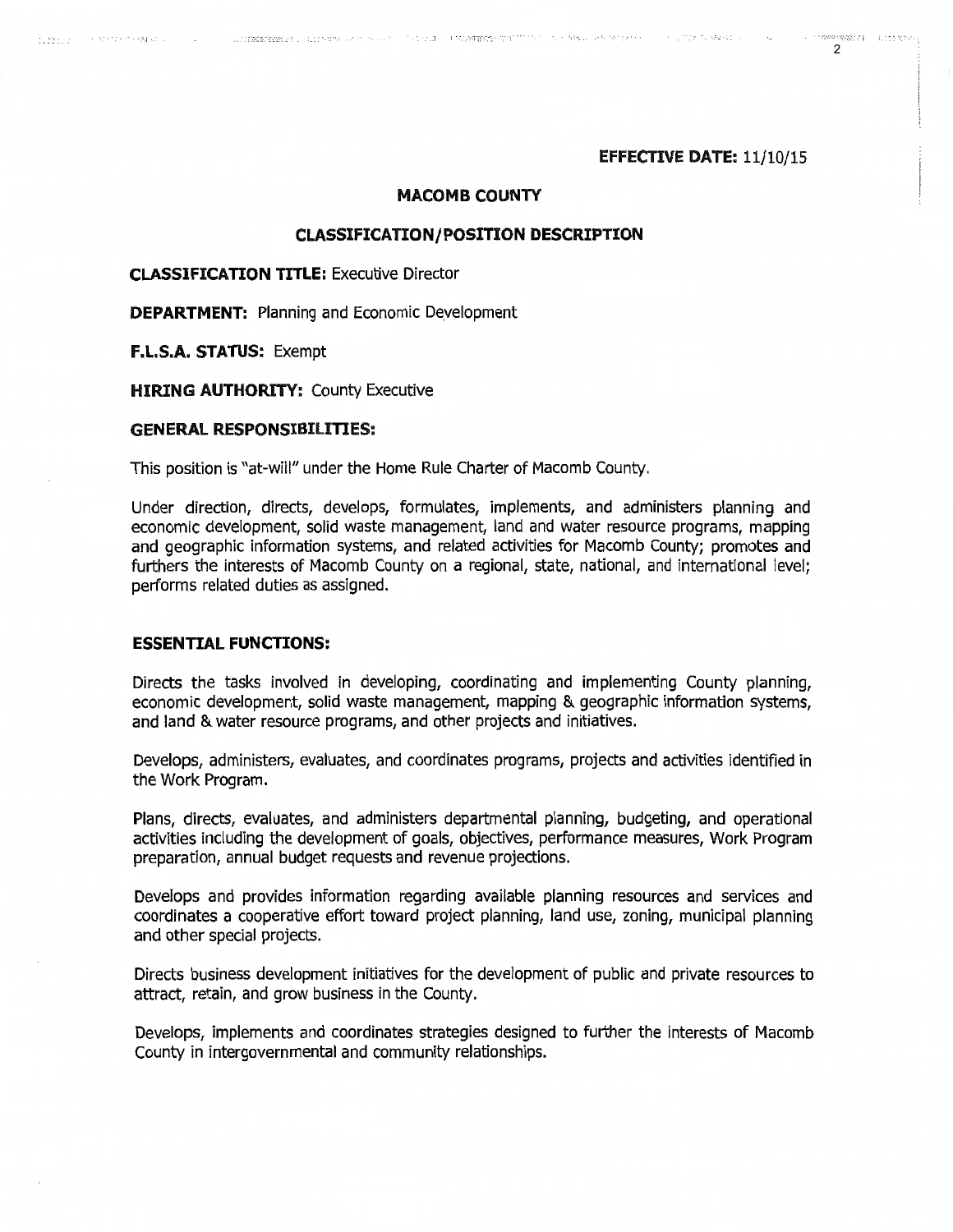#### ESSENTIAL FUNCTIONS (continued):

 $\label{eq:R1} \mathcal{P}^{\text{R}}(\mathcal{R}(\mathbf{X}|\mathbf{X}|\mathbf{X}|\mathbf{X}|\mathbf{X}|\mathbf{X}|\mathbf{X}|\mathbf{X}|\mathbf{X}|\mathbf{X}|\mathbf{X}|\mathbf{X}|\mathbf{X}|\mathbf{X}|\mathbf{X}|\mathbf{X}|\mathbf{X}|\mathbf{X}|\mathbf{X}|\mathbf{X}|\mathbf{X}|\mathbf{X}|\mathbf{X}|\mathbf{X}|\mathbf{X}|\mathbf{X}|\mathbf{X}|\mathbf{X}|\mathbf{X}|\mathbf{X}|\mathbf{X}|\mathbf{X}|\math$ 

**Brachmann** 

Develops and implements administrative procedures and directs appropriate reviews to ensure delivery of program and administrative services within funding and scheduling limitations.

 $\mathcal{O}(\mathcal{O}(\log n)$  ,  $\mathcal{O}(\log n)$ 

Provides technical expertise and program information to Federal, State, and local agencies and officials.

Relates programs and communicates concepts to individuals, groups and organizations with diverse interests to develop consensus and support for various issues.

Develops department and programmatic budgets and grant recommendations and applications; administers approved budgets and grants.

Operates an automobile while performing assigned job duties.

#### ADDITIONAL FUNCTIONS:

The statements contained in this position description are intended to describe the general nature and level of work being performed by individuals assigned to this position. They are not to be construed as an exhaustive list of all job duties performed.

#### **EDUCATION, TRAINING AND EXPERIENCE:**

A Master Degree with a major in Urban Planning, Business Administration, Public Administration, Economics, or a directly related field, from an accredited college or university.

A minimum of eight (8) years of experience in the administration and/or management of programs, projects and initiatives in planning and economic development.

Current certification from the American Institute of Certified Planners is preferred.

Be physically able to perform the essential functions of the position, with or without reasonable accommodation.

#### **ADDITIONAL QUALIFICATIONS:**

Knowledge of professional principles of urban planning and economic development.

Knowledge of land use and infrastructure relationships and the physical and socioeconomic variable that affect community growth.

Knowledge of Federal and State sources of financial support for programs and of the qualifications and procedures for receiving financial support.

Knowledge of the organizational practices of government administration.

3

regado español de la respectiva de la contra del 1999.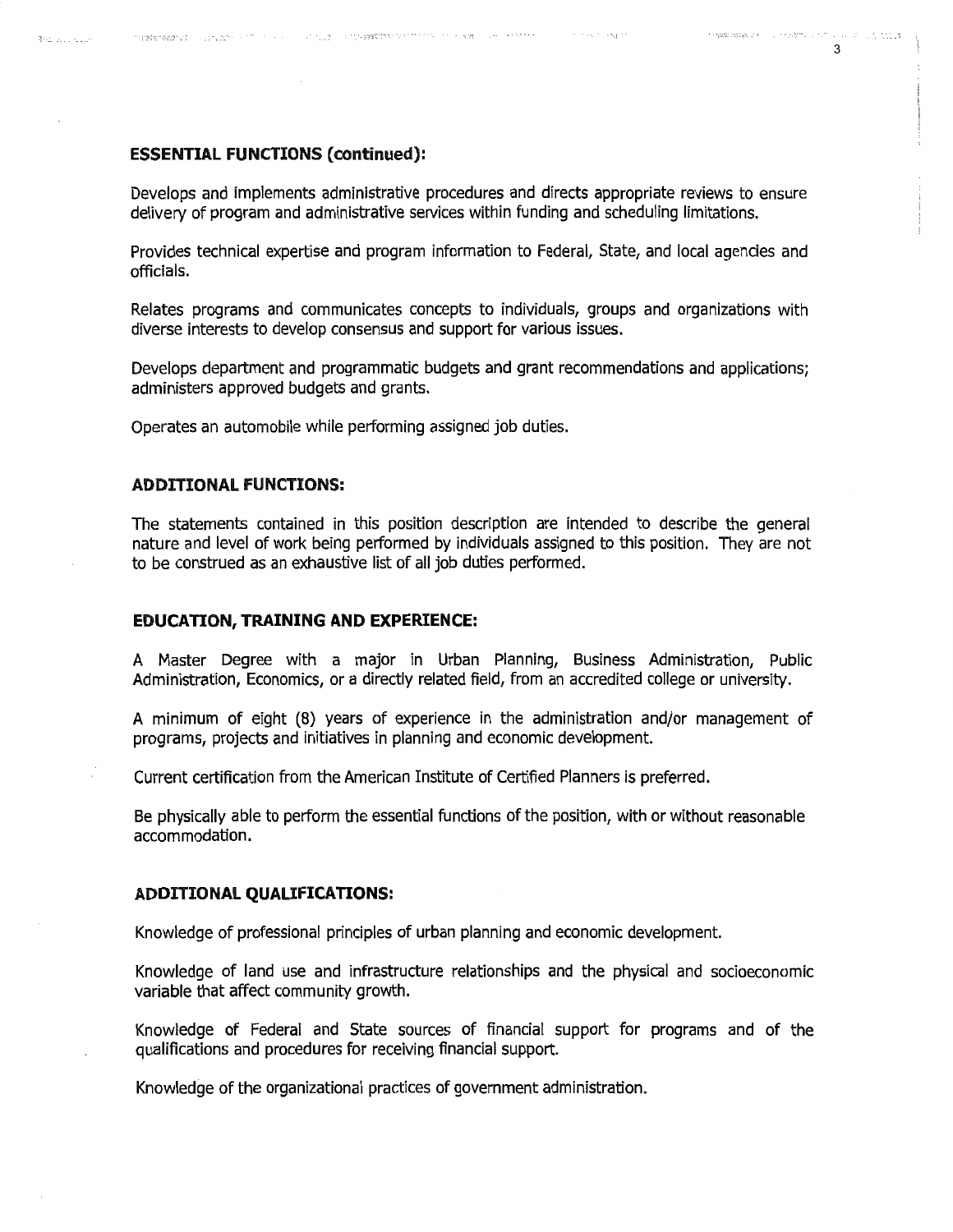**CONSTRANCE** 

**CONSTRUCTION** CONTROL CONTROL INTER**ERENT** 

Ability to develop and analyze financial and operational reports regarding programs, budgets, and operations.

a complete contracts

Demonstrated organizational ability and initiative.

Knowledge of policy development and administration techniques.

Ability to effectively speak, write and understand the English language.

Ability to speak and understand a language other than English is preferred.

Ability to establish and maintain effective working relationships with administrators, staff, officials, and the staff or private and government organizations.

Possession of a valid Michigan driver's license and an operable insured automobile for authorized travel.

#### HUMAN RESOURCES AND LABOR RELATIONS DEPARTMENT APPROVAL:

| Ability to conduct oneself with tact and courtesy.       |                                                      |                       |  |                         |  |  |  |
|----------------------------------------------------------|------------------------------------------------------|-----------------------|--|-------------------------|--|--|--|
| HUMAN RESOURCES AND LABOR RELATIONS DEPARTMENT APPROVAL: |                                                      |                       |  |                         |  |  |  |
|                                                          | NAME: Eric A. Herppich                               | SIGNATURE: Luis Huppe |  |                         |  |  |  |
|                                                          | TITLE: Director, Human Resources and Labor Relations |                       |  | DATE: November 10, 2015 |  |  |  |